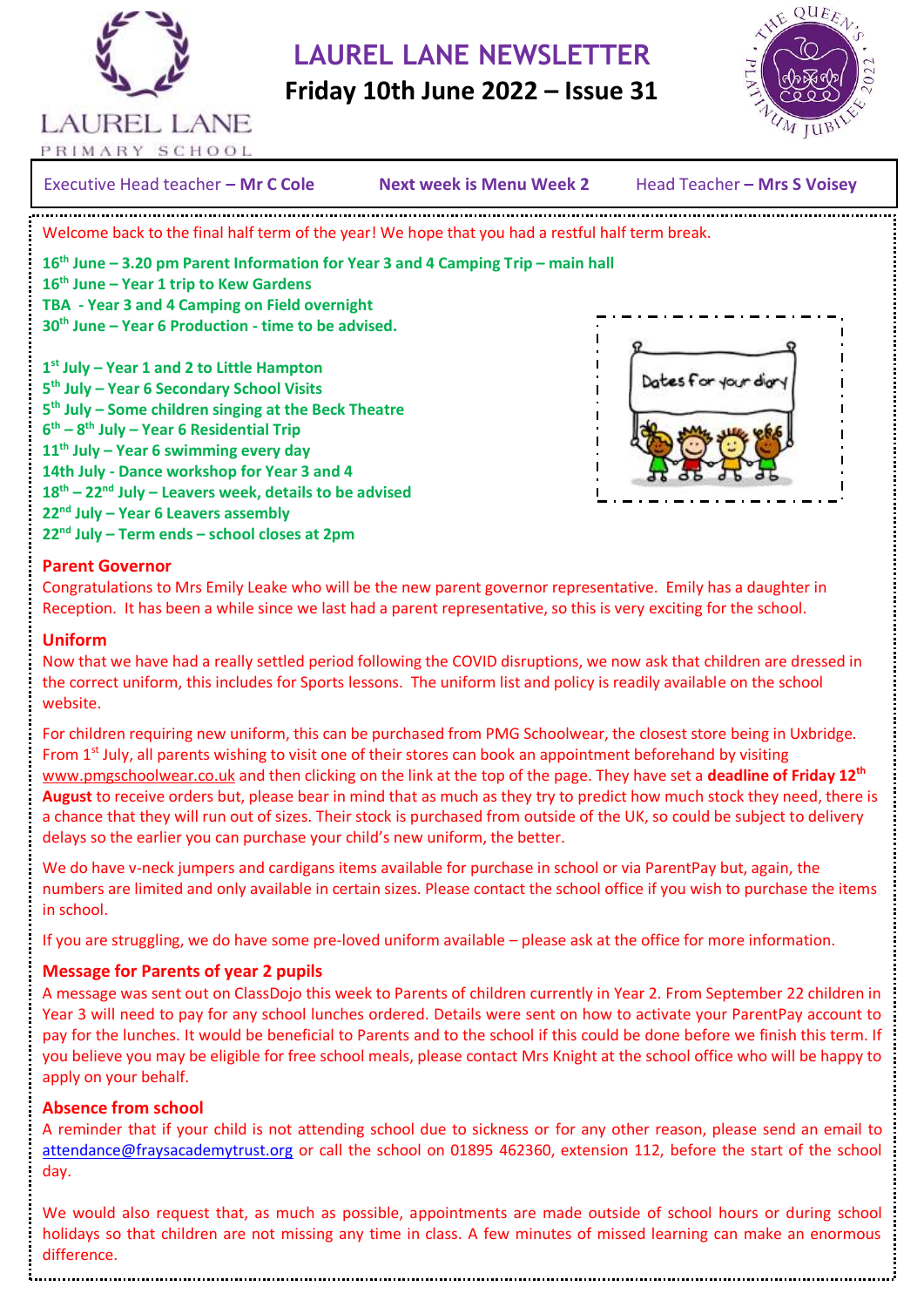## **Keeping all Children Safe - Safeguarding at Laurel Lane**

What is a Designated Safeguarding Lead?

Governing bodies should ensure that the school or college designates an appropriate senior member of staff to take lead responsibility for child protection. Key aspects of the 'Designated Safeguarding Lead' role include:

- Making sure all staff are aware how to raise safeguarding concerns
- Ensuring all staff understand the symptoms of child abuse and neglect
- Referring any concerns to social care
- Monitoring children who are the subject of child protection plans
- Maintaining accurate and secure child protection records
- Raising awareness of the school's safeguarding policies and procedures, and ensuring they are implemented and reviewed regularly



Our Designated Safeguarding Leads are: Miss Walton (First Contact) and Mrs Voisey. They can be contacted via the school office, or by telephone on 01895 462360.

For a copy of our school's Child Protection Policy, please visit the 'Safeguarding' page on our school website.

### **Help With Saving Money**

Recently it seems that everything has gone up in price and everyone is feeling the pinch! Please see below some apps available that may help you save money.

Every day, delicious, fresh food goes to waste at cafes, restaurants, hotels, shops and manufacturers - just because it hasn't sold in time. The Too Good To Go app lets you buy and collect this food - at a great price - so it gets eaten instead of wasted. You won't know exactly what's in your order until you pick it up - it's all part of the surprise. Download the app to get started.

<https://toogoodtogo.co.uk/en-gb>

# What is OLIO?

OLIO connects neighbours with each other and with local businesses so surplus food can be shared, not thrown away. This could be food nearing its sell-by date in local stores, spare home-grown vegetables, bread from your baker, or the groceries in your fridge when you go away. For your convenience, OLIO can also be used for non-food household items too.

OLIO is super easy! To make an item available, simply open the app, add a photo, description, and when and where the item is available for pick-up.

To access items, simply browse the listings available near you, request whatever takes your fancy and arrange a pick-up via private messaging.

Here at OLIO we believe that small actions can lead to big change. Collectively - one rescued cupcake, carrot or bottle of lotion at a time - we can build a more sustainable future where our most precious resources are shared, not thrown away. Join today!

<https://olioex.com/about/>